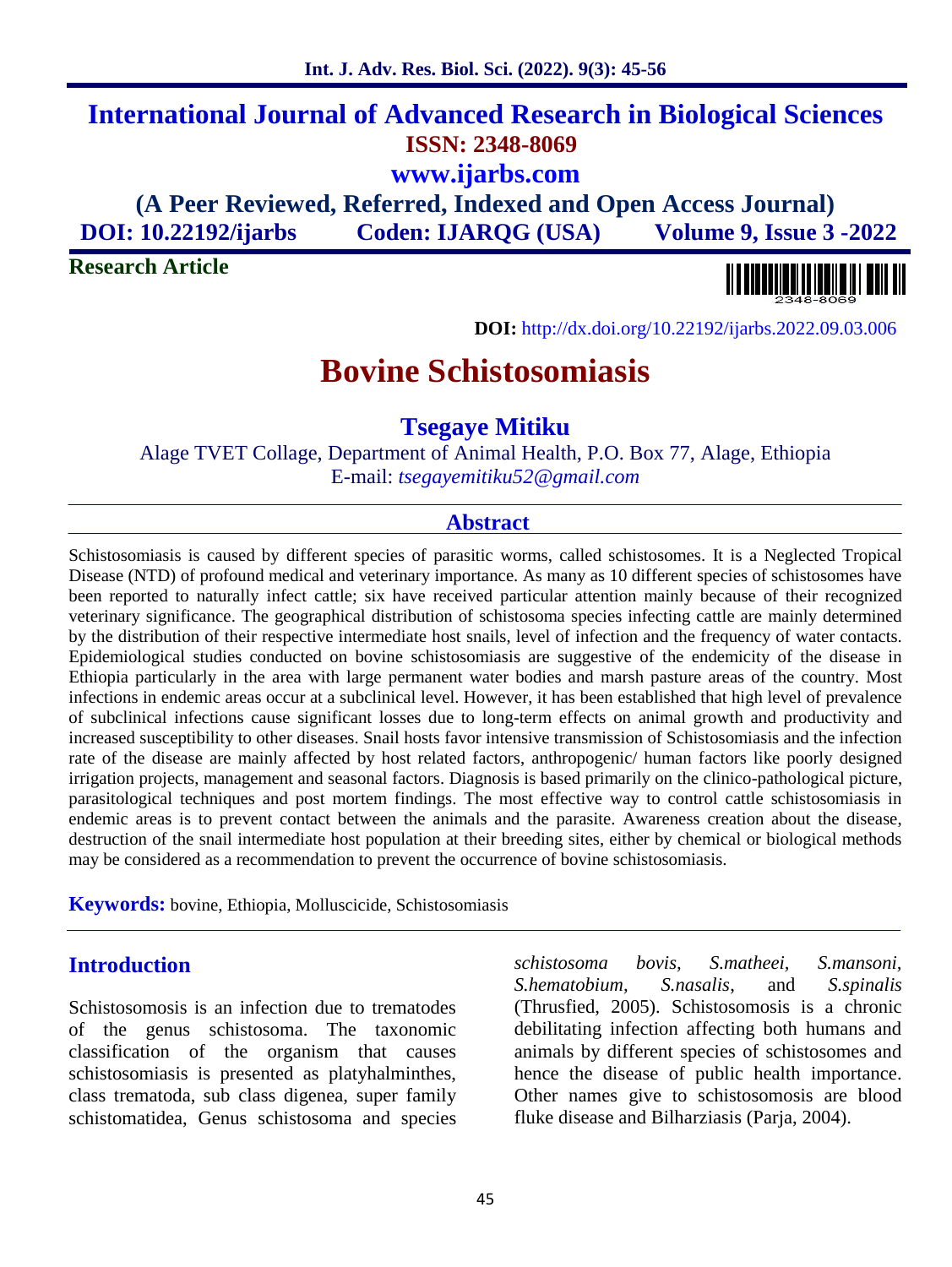The schistosoma or bilharzia are digenetic, dioecious (sexes are separate) trematodes or flukes with flat bodies (flat worms) (Hanelt *et al*., 2009), which lives in the vascular system of animal. Important predilection sites for this parasite is the mesenteric, portal vein and typically in other organs of the final host. They are the causative agent of schistosomiasis known as blood fluke disease or Bilharziasis, a disease of tropical and subtropical countries (Mersha *et al,* 2012). Schistosomiasis is a chronic debilitating infection affecting both humans and animals by different species of schistosoma and hence the disease is of Public health importance (Belayneh and Tadesse, 2014).

The schistosomes are different from most other members of the digenea in the sexes are separate. The schistosomes or schistosoma means split body and refers to the fact that the male have a ventral groove called gynaecophoric canal (Marquardt and Grieves, 2000). Schistosomes are thin, elongated fluke, up to 2 cm long primarily parasitize in the blood vessels of alimentary tract and bladder responsible to cause schistosomiasis (Urquhart *et al.,* 2003).

Veterinary important species of schistosoma that cause major impact on domestic animals include *Schistosoma bovis* (ruminants in Africa and Asia), *Schistosoma leiperi* (cattle in Africa), *Schistosoma spindale* (ruminants, horse and pigs in Asia), *Schistosoma nasalis* (ruminants and horse in India), *Schistosoma indium* (horse, cattle and goats in India buffalo), *Schistosoma japonicum* (human, Cat, and mammals in Asia) and *Schistosoma margrebowiei* (horses, ruminants and elephants in Africa) (Dwight *et al.*, 2003, Kassaw, 2007).

In Ethiopia, various epidemiological studies were conducted on cattle schistosomiasis which was indicative of the epidemicity of the disease particularly in large stagnant water bodies and marshy free grazing areas. The prevalence of schistosoma bovis has reported from different regions of the country by fecal examination. For example, 28% in Kemissie, 33.8% in Bahir Dar, 10.17% and 13.7% in fogera was reported by

Ameni *et al*. (2001), Solomon (2008) and Mengistu *et al*. and Mersha *et al*. (2012) were evident. Ethiopia is highly endemic for schistosomiasis, since temperature in Ethiopia appears to be the major factor that affects the distribution of both Schistosoma species in Ethiopia (WHO, 2010; Alebie *et al*., 2014).

schistosomiasis is one of the major constraints of animal disease of livestock production as it causes high economic losses due to mortality, low fertility, retard growth, poor productivity (poor conversion rate), low milk yield and increased susceptibility to other disease (Almaz *et al*., 2013). Since schistosomes of veterinary concern have received relatively little attention, detailed information on epidemiological data and various factors, which influence the host parasite relationship, appropriate prevention and control methods of bovine schistosomiasis in Ethiopia as well as in the world, are generally limited. Thus, the present review was carried out with the objective of to review on bovine schistosomiasis with due emphasis on its epidemiology; prevention and control strategies.

# **Literature Review**

# **Description of the parasite**

Schistosoma is primary parasitic disease in the blood vessels of the alimentary tract and bladder of animals and humans. In man, schistosomes are often responsible for sever and debilitating disease and veterinary interest lies in the fact that they can cause a similar disease in animals, some of which may act as reservoirs of infection for man. The schistosomes differ from other flukes in that the sexes are separate, the small adult female lying permanently in a groove, gynaecophoric canal, in the body of the male (Taylor *et al*., 2007).

# **Morphology**

Adult Schistosomosis are obligate parasite of vascular system of vertebrate. Schistosomes are dioecious worms, which is an exception among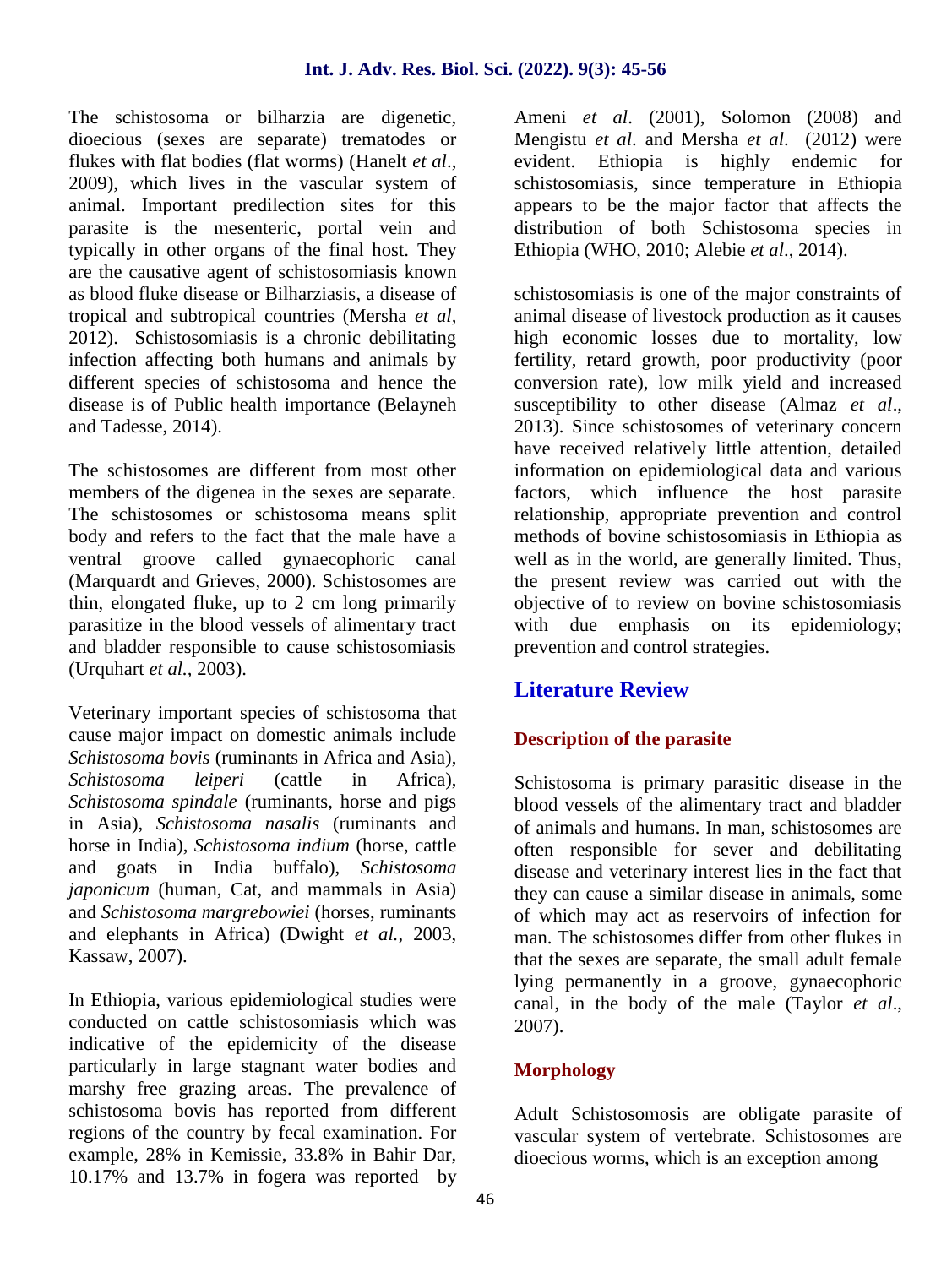the trematodes. The matured female is more slender than the males and normally carried in ventral groove, the gynaecophoric canal which is formed by ventrally flexed lateral out growths of the male body (Bont, 1995). Females are slightly longer and significantly thinner and measures 2.5 cm long and males are wider and shorter (that is 0.1. cm in width and 2.3 cm in length). A total of 19 different species of schistosoma are described worldwide. They can be differentiated through their morphological features, life cycle, host specificity of enzyme and DNA behavioral characteristics. Out of 10 species reported to naturally infected cattle six have received particular attention mainly because of their recognized veterinary significance. Some of the species are S. metheei, S.bovis, S.spinale, S.indicum and S. nasale (Reinecke, 1997).

Eggs of some species are armed with spine when discharged in the feces *(S.mansoni* and *S.japonicum*) and in urine *(S.hematobium*). The eggs of hetrobiliharzia Americana are rather spherical and posses only a slight bump on one side rather than a spine as seen in *S.hematobium* and *S.mansoni* (Bowman *et al*., 2003). Generally the eggs have typical morphological features. Relatively larger, slender (spindle) shaped and have lateral of terminal spine (pointed at both ends) (Urquhart *et al.*, 2003).



Figure1. Mature schistosome worm: female lying in the gynaecophoric canal of male **Source:** (Gobert *et al.,* 2009).

#### **Epidemiology and risk factors**

Schistosomiasis is an important cause of disease in many parts of the world, most commonly in places with poor sanitation. It is prevalent in tropical and subtropical regions of Africa, Asia, Middle East and southern Europe; especially in poor communities without access to safe drinking water and adequate sanitation (.Various socio epidemiological factors are responsible for transmission of the disease and level of infection. Among such factors grazing site, migration and emergency of new foci, urbanization, and socio economical status, sanitation, farming intensification, water supply patterns and levels of fecal contamination of water source are important. Due to the nature of transmission schistosomosis is a disease that commonly occurs in the proximity of water sources (WHO, 2010; CDC, 2012).

#### **Host Range**

#### **Definitive Host**

The definitive hosts of schistosoma species are mammals. Mainly important is cattle as well as sheep, including human beings. Species of schistosoma that humans as definitive host are schistosoma mansoni and schistosoma intrcalatum cause intestinal schistosomiasis; schistosoma mekongi causes Asian intestinal schistosomiasis Species of schistosoma that animals as definitive host: *S. bovis* normally infects cattle, sheep and goats in Africa, parts of Southern Europe and Middle East, S.matheei normally infects cattle, sheep and goats in central and Southern Africa (Fraser *et al.,* 1991).

#### **Intermediate host**

The main intermediate host of S.mansoni is biomphalaria boissyi in Egypt, B.Pfeiferich in Africa (most parts). In Ethiopia, different Bulinus species (Bulinus truncates B.africanus and B.abyssinicus) serve as the intermediate hosts are reported from different region like Gondar and Gojjam (Alemseged, 2010).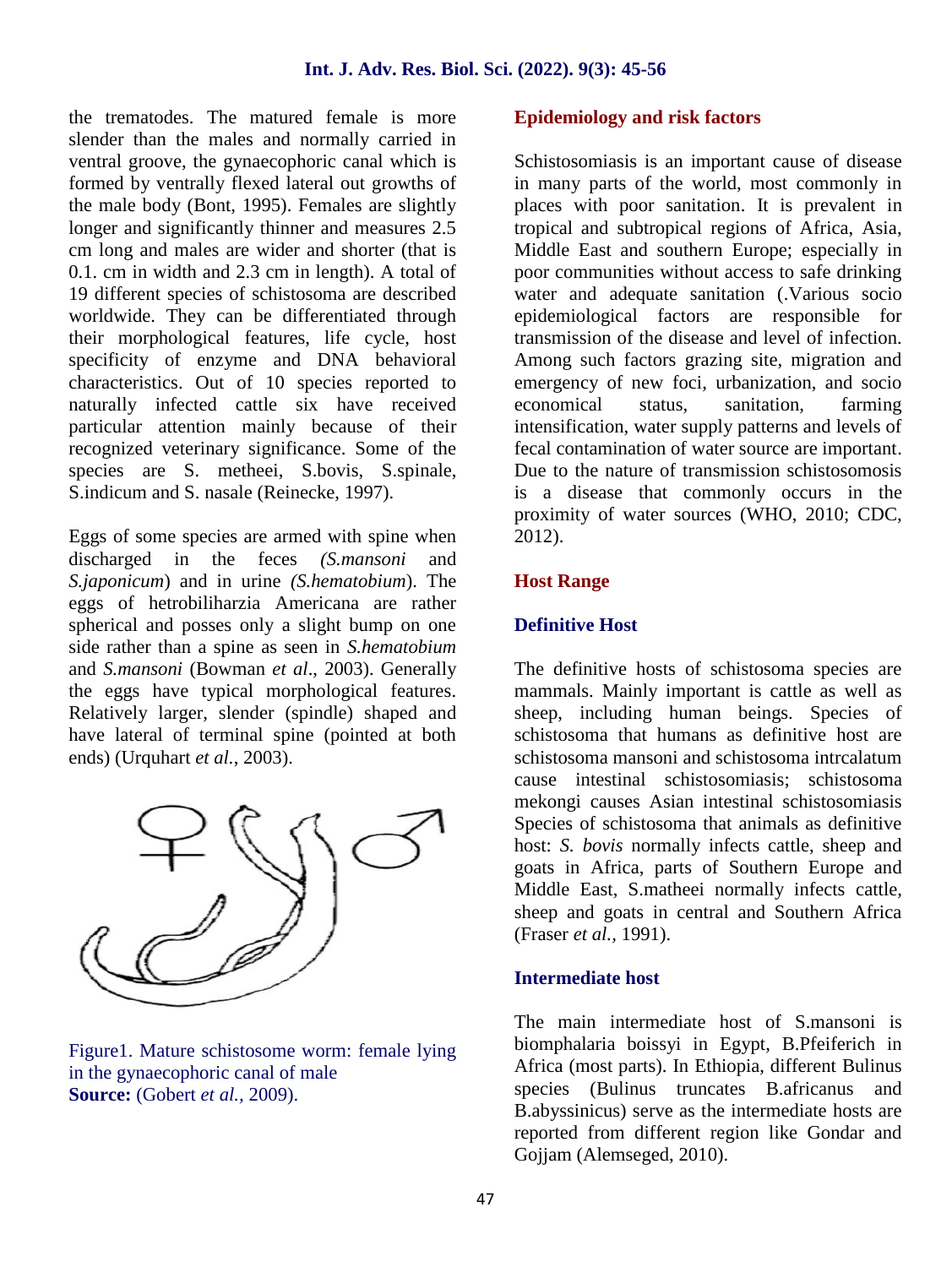A s intermediate hosts of both *schistosoma haematobium* (human urinary schistosomosis) and *S.bovis* (bovine schistosomosis) freshwater snail belonging to the *Bulinus africanus* group play a major economic role in south African rural communities in the endemic areas of South Africa. Generally, the intermediate hosts are widely distributed, then schistosomiasis that are pathogenic to domestic animals are also widely distributed throughout Africa, the middle East, Asia and some countries bordering Mediterranean (Fraser *et al.,* 1991). The ideal suitable conditions for snails are the presence of stagnant water bodies, marshy area, and irrigation canals and then these are suitable condition for the distribution of schistosomiasis (Dunn, 1998).

### **Life cycle**

Schistosomes are dioecious (unisexual) worms, which are an exception among trematodes and have an indirect life cycle, while water snail act as an intermediate host belong to the genera Bullinus and planorbis (Brown, 1980). Embryonated eggs of schistosomes are excreted through faeces, urine and nasal discharge from definitive host, depending on the localization of the species. When the egg comes into contact with water, they hatch and liberate miracidium which is a pyriform in shape and is an active swimmer. It has a few hours to find and to penetrate the appropriate susceptible snail and it transformed to a mother sporocyst close to the site of penetration. Several hundred daughter sporocysts are formed within the mother sporocysts. The daughter sporocysts break out through the tegument of the mother sporocysts and migrate to the digestive glands and reproductive tract of the mollusk, in which they proliferate internally to produce cercariae with a bifid forked tail (furcocercaria) which is the infective stage for the disease, after they leave the snail invade the final host through the skin or mucus membranes penetration (Aiello, 2000).

Visceral schistosoma mature in the hepatic portal veins, mate and migrate to the mesenteric veins where egg production starts (Bont, 1995). The female in the mesenteric vein insert her tail into the venule and then the eggs penetrate the venule

endothelium aided by their spines and by proteolytic enzymes secreted by the unhatched miracidia (Urguhart *et.al*. 2003) that migrate to the intestinal lumen, urinary tract or the nasal cavity (s.nasalis) and are eliminated with faeces, urine and nasal discharge or disseminated while urinating, drinking or sneezing (Soulsby, 1999).

#### **Pathogenesis**

Infection occurs when skin comes in contact with contaminated water in which certain types of snails that carry the parasite are living. Freshwater becomes contaminated by *Schistosoma* eggs when infected individuals urinate or defecate in the water. The eggs hatch, and if the appropriate species of snails are present in the water, the parasites infect, develop and multiply inside the snails. The parasite leaves the snail and enters the water where it can survive for about 48 hours. *Schistosoma* parasites can penetrate the skin of individuals who come in contact with contaminated water, typically when they are watering, grassing, swimming, or washing. The penetration of the cercariae through the skin causes dermatitis, which is evident about 24 hrs after infection. Passage through the lungs may also causes pneumonia in gross infection and abdominal organs such as the liver may become congested during the early stage of the disease due to the arrival of immature worms in the intra hepatic portal blood vessels. The most serious damage is caused by the adult schistosoma in the egg laying stage due to the irritation caused by the eggs lodged in the tissues, which are forced to find their way through small venules to the epithelium and lumen of the gut (Taylor, 2007). Over several weeks, the parasites migrate through host tissue and develop into adult worms inside the blood vessels of the body. Once mature, the worms mate and females produce eggs. Some of these eggs travel to the bladder or intestine and are passed into the urine or stool (CDC, 2012).

The main infection site of the final host is through skin penetration, infection by mouth is theoretically possible, provided the ingested furcocercaria has time to penetrate the oral mucosa, since it is destroyed in the stomach if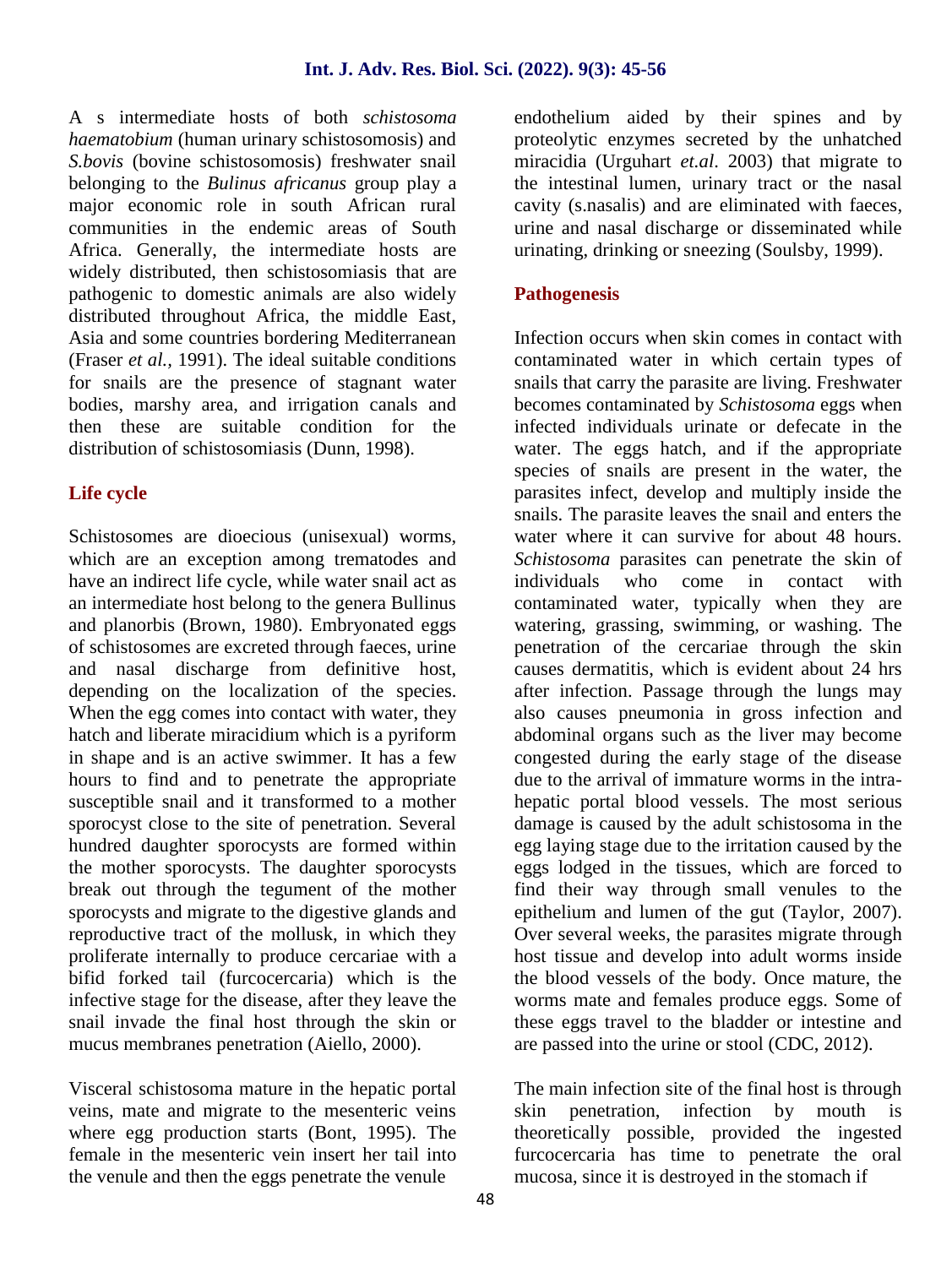swallowed or if ruminants drink large quantities of water, diluting the final fluid, they can be infected via rumen. Gross anatomical features and a complex set of vascular changes characterize schistosomal hepatopathy as a peculiar form of chronic liver disease, clinically known as "hepatho-splenic schistosomiasis". Intrahepatic portal vein obstruction and compensatory arterial hypertrophy render the hepatic Parenchyma vulnerable to ischemic insult. This may lead to focal necrosis, which may give place to focal post necrotic scars. These events are of paramount importance for the clinic-pathological evolutions of schistosoma hepatopathy. Damage to muscular walls of the portal vein may be followed by dissociation of smooth muscle cells and their transition towards myofibroblast, which appear only as transient cells in schistosomal portal fibrosis. A process of chronic hepatitis is a common accompaniment of portal fibrosis in schistosomiasis (Andrade, 2004).

### **Clinical signs**

Even though Schistosomiasis can be quite common in animals, it is considered to be a much more serious and important infection in sheep than in larger ruminants, and even where a high prevalence of the parasite is detected in slaughtered cattle, clinical sign of the disease are seen only rarely. In sheep anemia and hypoalbuminaemia have been shown to be prominent during the clinical phase apparently as a result of mucosal haemorrhage, dyshaemopoesis and an expansion in the plasma volume. The significance of low level infection is not known, but it has been suggested that this may have a considered effect on productivity (Taylor, 2007). The species which are most pathogenic to domestic ruminants are *S. bovis* and *S. japonicum* where as *S. matthei* and *S. spindale* are less pathogenic. Schistosomiasis in cattle has an acute phase when recently matured parasites release large quantity of egg in the intestinal mucosa, and chronic phase during which the damage is caused by the reaction produced by eggs trapped in inside tissues (Acha and Szyfres, 2003).

In acute phase, it causes severe hemorrhagic lesions in the intestinal mucosa with infiltration of eosinophils, lymphocytes, macrophages, and plasmocytes along with profuse diarrhea and dysentery which is called intestinal syndrome and dehydration, anorexia, anurea, hypoalbuminaemia, weight loss and retarded development. The duration of the disease depends on the parasitic burden and recovery is spontaneous (Taylor *et al*., 2007). But in chronic phase it causes the formation of inflammatory foci, granuloma , fibrosis, and ultimately the obstruction of portal irrigation due to cell mediated immune response to antigen from the trapped eggs which is called hepatic syndrome. The principal manifestations are emaciation, anemia, eosinophilia and hypoalbuminaemia (Khan and Line, 2005).

Unlike human, animals do not appear to be susceptible to spleenomegally or eosophageal varicose, but the presence of dead parasites can cause to develop enlarged follicles or lymph nodes as well as venous thrombosis, with infarct of the organ. Cattle have also been reported to have obstructive phlebitis caused by the presence of adult parasites in the vein (Acha and Szyfres, 2003).

# **Diagnosis**

The diagnosis of schistosomosis is not always easy to diagnose based on symptoms because the symptoms of visceral schistosomosis are not pathognomonic. However, the symptoms of haemorrhegic diarrhea, weakness, emaciation, and anemia, coupled with the history of access to water course infected with snails, may create a suspection of schistosomosis, but in regions where nasal schistosomosis is endemic, the presence of nasal polyps and respiratory symptoms, accompanied by pronounced snoring, are characteristic of the disease caused by schistosoma nasale (s. nasale) (Acha and Szyfres, 2003). It also diagnose based on the demonstration of characteristic egg of the parasite. Its definitive diagnosis is carried out by the detection of eggs from the infected animal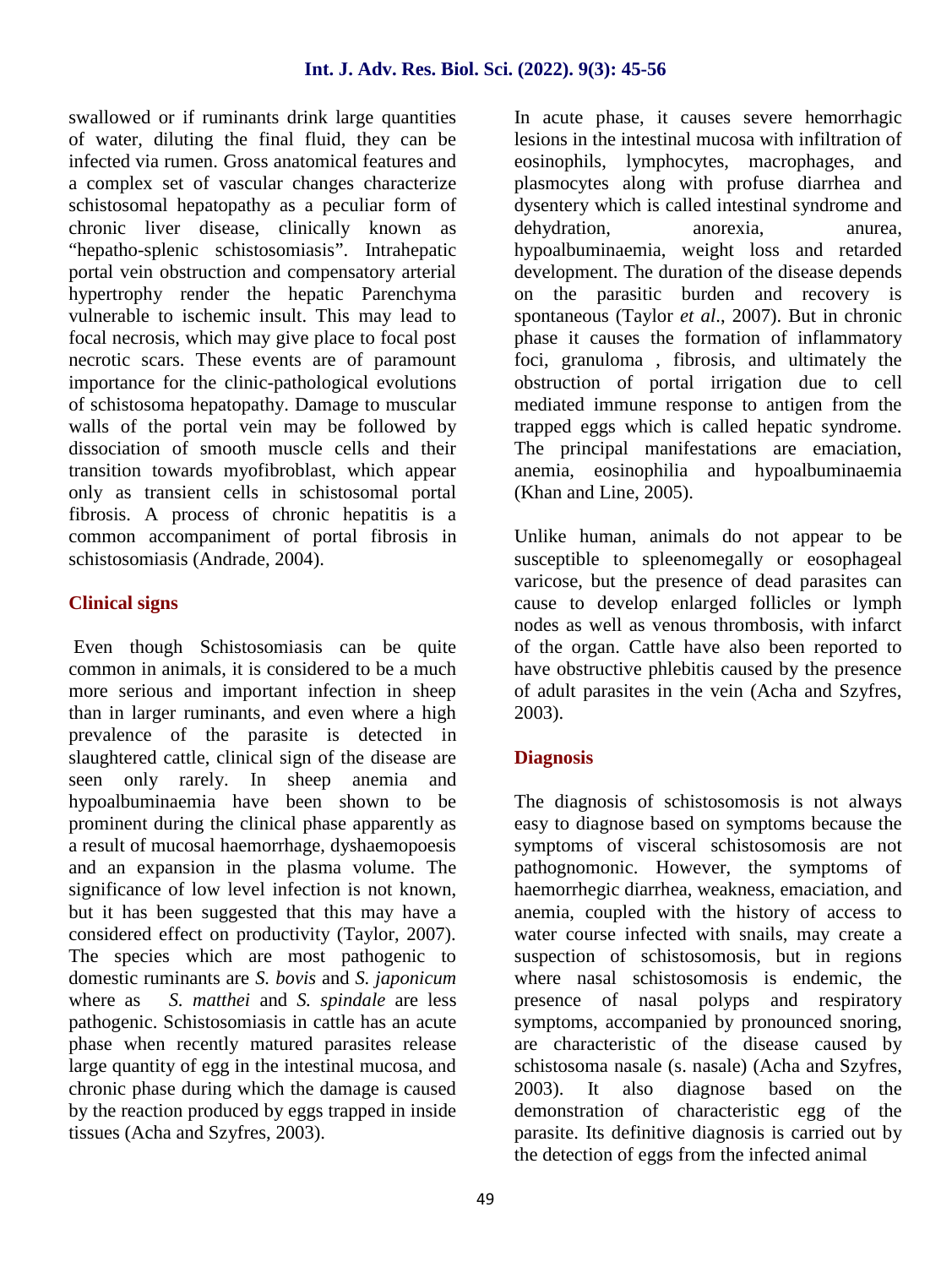feces and/ or urine nevertheless, the parasitological methods of diagnosis have low sensitivities, especially with patients with the acute phase of illness or with low intensity infection (Khan and Line, 2005).

In animals clinical history and signs are insufficient; the characteristic, terminal spined eggs must be identified in the feces, rectal scrapings, or nasal mucus for confirmation. Eggs of *S. bovis* (202  $\times$  58 µm) are spindle-shaped; those of *S. spindale*  $(382 \times 70 \text{ µm})$  are more elongated and flattened on one side, and those of *S. nasale* (456  $\times$  66 µm) are boomerang-shaped. The oval eggs of *S. japonicum* are relatively small  $(81 \times 63 \mu m)$ , with a rudimentary spine. In chronic cases, it may not be possible to find eggs in the feces or nasal mucus, and the diagnosis must be confirmed at necropsy by finding adult flukes in the blood vessels (Khan and Line, 2005).

The egg of schistosome parasite differ in size and effective shape: oval in s. japanicum and spindle shape in s.bovis and s.mattheei containing a single spine protruding from the shell. The position of the spine of the egg shell is a distinguishing feature a rudimentary lateral spine in ova of s. japonicum and the terminal spines in others (Soulsby, 1999).

#### **Treatment**

Several drugs such as trivalent antimonials lucanthone, hycanthone, nitridazole, trichlorphan, haoxon, amoscanate and praziquantel have been used to treat visceral and nasal schistosomiasis with variable efficacy and toxicity but according to world health organization (WHO, 2004), three new drugs have revolutionized for treatments of schistosomiasis which are praziquantel, oxamniquine, and mentritonate. The drug of choice for all species of schistosomiasis is praziquantel (Gryseels and Polman, 2006), but rapid re infection is the problem, although schistosomiasis is not eradicable, the disease can be prevented and transmission controlled with a single annual dose of praziquantel. Oxamniquine active against *S. mansoni* and metrifonate against *S. haematobium* are also orally given (Krauss, 2003). In case of animals Praziquantel (25 mg/kg)

is highly effective, although 2 treatments 3–5 weeks apart may be required. However, for practical and economic reasons, schistosomiasis in domestic stock is rarely treated. The drugs still widely used for animals are the antimicrobial preparations, although these are superseded by niridazole and trichlorphon, all of which have to be given over a period of days at a high dosage rates (Urquhart *et al*., 1996).

### **Control and prevention**

Control measures are based on interrupting the epidemiological cycle by removing of adult parasites by chemotherapy, elimination the intermediate host by molluscides and habitat modification and preventing access of definitive hosts to natural water course contaminated with cercariae. Simple measures such as creating a barrier to prevent animals from gaining access to water contaminated by the snail vectors are very (Farida and Shombe, 2012). Understanding the life cycle of a parasite and the epidemiology of the disease caused by the parasite are fundamental to control disease s. There are four broad interventions that can be made to disrupt the life cycle of the parasite and hence its transmission (Chimbari*,* 2012).

The first is treatment of infected individuals to reduce, and remove morbidity, reduce mortality and reduce contamination of the environment with schistosoma parasite eggs (Chimbari, 2012). Chemotherapy of infected individuals is not only curative but also preventive in that it halts the production of eggs that contaminate the environment. In communities that has a high prevalence of infection but limited economic resource; treatment can be restricted to the groups in the highest parasite burdens or individuals at risk in endemic areas (Acha and Szyfres, 2003).

Second, providing communities with adequate, appropriate sanitation to reduce environmental contamination and hence minimize the chances of miracidia finding and penetrating the intermediate host snails. Environmental sanitation refers especially the provision of potable water and sanitary waste elimination in rural areas.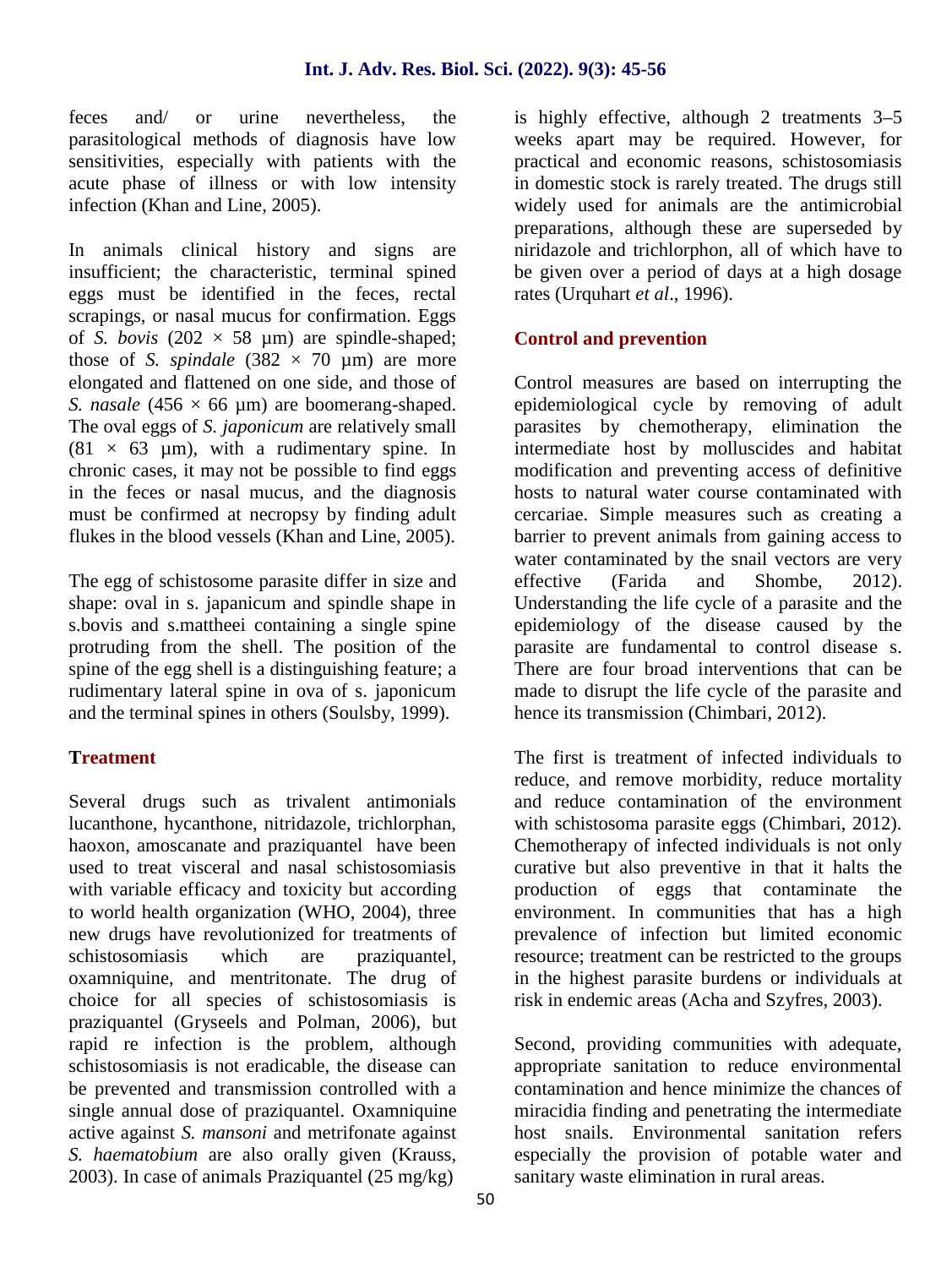Provision of adequate and accessible safe water is vital to reduce the chances of people and animal getting in contact with water that may be infested with cercariae and hence limits the chances of cercaria locating the human and animal host and infect them in its limited life span (Chimbari, 2012).

The third is snail control to minimize the chances of miracidia finding an appropriate intermediate host and therefore significantly reducing the number of cercariae available for infecting people and animals at water contact sites. Controlling intermediate hosts can be achieved in a number of ways: by draining swampy land, removing vegetation from water bodies, improving irrigation system, and through the use of molluscides, though expensive , is a rapid and effective means of reducing transmission if it is combined with other measures especially chemotherapy (Acha and Szyfres, 2003).

The other measures available for control and prevention of schistosomiasis are: education of people in endemic areas on the mode of transmission in order to make them aware of the dangers of watering their animals at sites where snail vectors are abundant and to inform them of how potential disease transmission can be reduced in this way and changing the environment. Health education consists essentially in teaching people to avoid contact with contaminated water and not to contaminate water with their own excreta. Changing the environment entails an improved standard of living for the population, more education, and healthier surrounding the measure described above are useful, when they are incorporated realistically within the frame work of a control program (Tohon *et al*., 2008).

#### **Economic importance**

Schistosomiasis causes major economic loss in sheep and cattle. It has an economic impact like production losses due to *S. bovis* result from mortality, delayed growth, partial liver condemnation, poor future reproduction performance and sub clinical infections cause significant losses due to long term effects on

animal growth and productive capacity or milk yield, draft power and increase susceptibility to other parasitic or bacterial disease (). In human's economic losses in terms of working hours has been shown and even though the diseases has got negative impacts, it is only within recent years and wide spread deaths of cattle and sheep that no any recognition has been given to the veterinary importance of these parasites (Pitchford and Visser, 1998).

### **The public health importance**

Schistosomiasis is one of the most prevalent parasitic diseases and an important public health problem in many developing countries including Ethiopia (Akande and Odetola, 2013).The economic and health effects of schistosomiasis are considerable. Compared with many other infections, schistosomiasis is characterized by low mortality rates and very inconclusive morbidity estimates. It has been asserted that schistosomiasis follows malaria as the most important tropical disease in terms of endemicity and public health importance on a global level. A report by the WHO expert Committee states that socioeconomic impact of schistosomiasis is second only to malaria. These observations are based on epidemiological figures on prevalence, but extrapolating impact of infection on complex measures such as health, disability and productivity from prevalence data is complicated (Prescott, 1979).

The symptoms to which people generally referred included weakness, laziness, tiredness, alterations in the skin, loss of appetite, loss of weight, swollen stomach, diarrhoea, vomiting, headache, pain in the legs and bad temper. Weakness, lack of energy and tiredness are considered to be the most characteristic symptom of schistosomiasis. This group of signs (pain in the legs, weakness, loss of weight, vomiting, bloody diarrhoea and swollen stomach) seems to be linked to the idea of loss (of strength, appetite, weight and blood), that evokes the progressive destruction of the body (since schistosomes attacks the liver, spleen and blood it had serious con-notations). Most people regarded schistosomiasis as a very serious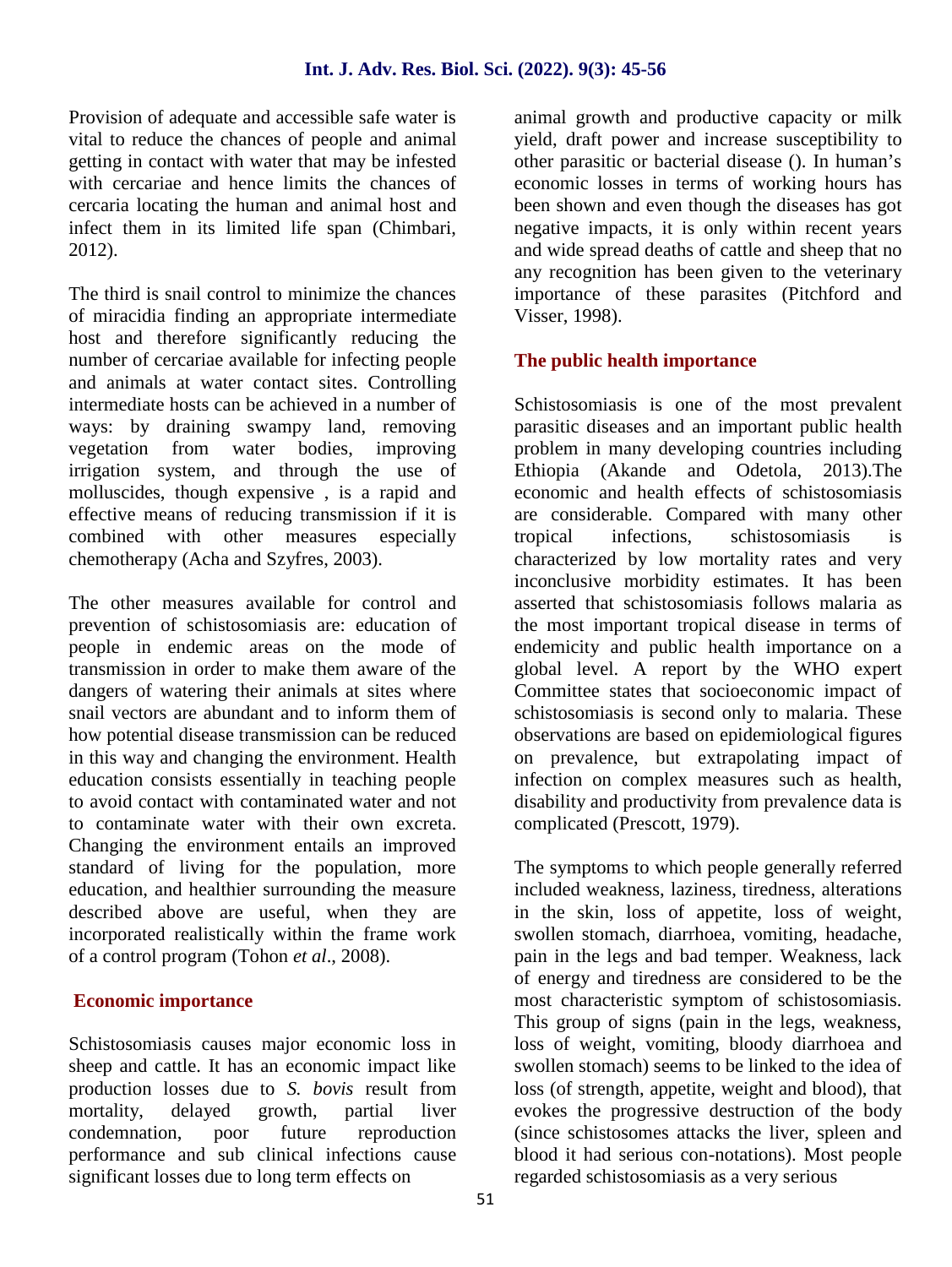disease, capable of killing, but only in the absence of early treatment. It was considered that the disease would only progress and death result if schistosomiasis was not treated, thus access to treatment was essential to interrupt the course of the disease (Elizabeth *et al*., 2000).

In children, schistosomiasis can cause anemia, stunting and a reduced ability to learn, although the effects are usually reversible with treatment. Chronic schistosomiasis may affect people's ability to work and in some cases can result in death. In sub-Saharan Africa, more than 200 000 deaths per year are due to schistosomiasis. Hygiene and play habits among male children especially make them vulnerable to schistosomiasis and STH infections. It is estimated that 400 million school-age children who are infected are often physically and intellectually compromised by anemia, leading to attention deficits, earning disabilities, school absenteeism and higher dropout rates (Rajini and Gurdip, 2010).

The disease burdens and reduces the quality of life of those people infected. Deaths occur, mainly through bladder cancer and renal failure driven by urinary schistosomiasis and liver fibrosis due to intestinal schistosomiasis (Tallo *et al*., 2008).

Schistosomiasis can substantially reduced labor productivity. In Egypt, for example, labor output dropped as much as 35% among infected groups whereas, in Nigeria, the disease reduced worker productivity, cash income, rates of land clearing and farm size (Umeh *et al*., 2004). Similarly, studies on sugar plantations in Tanzania and Sudan showed that infected workers produced 10 to 15% less than non-infected workers (Guy, 1991).

#### **The role of animals for human schistosomiasis**

It was found that baboons played some role in the transmission of *S. mansoni* and the discovery of schistosomes in rodent's suggested that they might also be involved as reservoir hosts but soon it become obvious that other species of schistosomes were prevalent in livestock and wild

animals and that man was constantly exposed to cercariae of this zoonotic species (Soulsby, 1999). Now a day it is clearly known that animals play an important epidemiological role because they contaminate the water enabling human to become infected (Acha and Szyfres, 2003).

Apart from the so called human schistosomes, *S. mansoni*, *S. haematobium*, and *S. intercalatum* there are a variety of other species in domestic and wild animals. For example, *S. bovis, S. mallwei, S. leiperi,* and *S. margerbowie* in cattle and sheep and wild ungulates, *S. rodhaini* in rodents and carnivores and *S. hippopotami* and *S. edwardensie* in the hippopotamus. These parasites are often transmitted by the same snail host as the human parasites so that in parts of Africa man is inevitably exposed to a variety of hetrologous infections (Soulsby, 1999).

In Africa, Schistosoma spp. belong either to the *S. mansoni* group, characterized by eggs with lateral spines, or the *S. haemattobium* group, identified by terminal spines on the eggs. The eponymous species of these two groups are most commonly found in humans and bring a huge public health burden on many communities and regions. There are, however, other species within these groups that primarily affect non-human animals; this section will outline these other species that are found in Africa, most of which are primarily known as infections in rodents and ungulates, but some of which have been reported from non human primates too. The rest of the review will focus on accounts of 'human' schistosome species, namely *S. haematobium, S. intercalatum/guineensis* and *S. mansoni*, as found in non-human primates (Standley *et al*., 2012).

Other species that make up the *Schistosoma haematobium* group are *S. intercalatum, S. guineensis, S. bovis, S. mattheei, S. margrebowiei, S. leiperi, S. curassoni* and the recently described *S. kisumuensis* (Webster *et al*., 2006; Hanelt *et al*.,2009). *S. intercalatum* and *S. Guineens* primarily infect humans. The remaining species, with the exception of *S. kisumuensis*, usually parasitize artiodactylid ruminants, with some most commonly found in domestic ungulates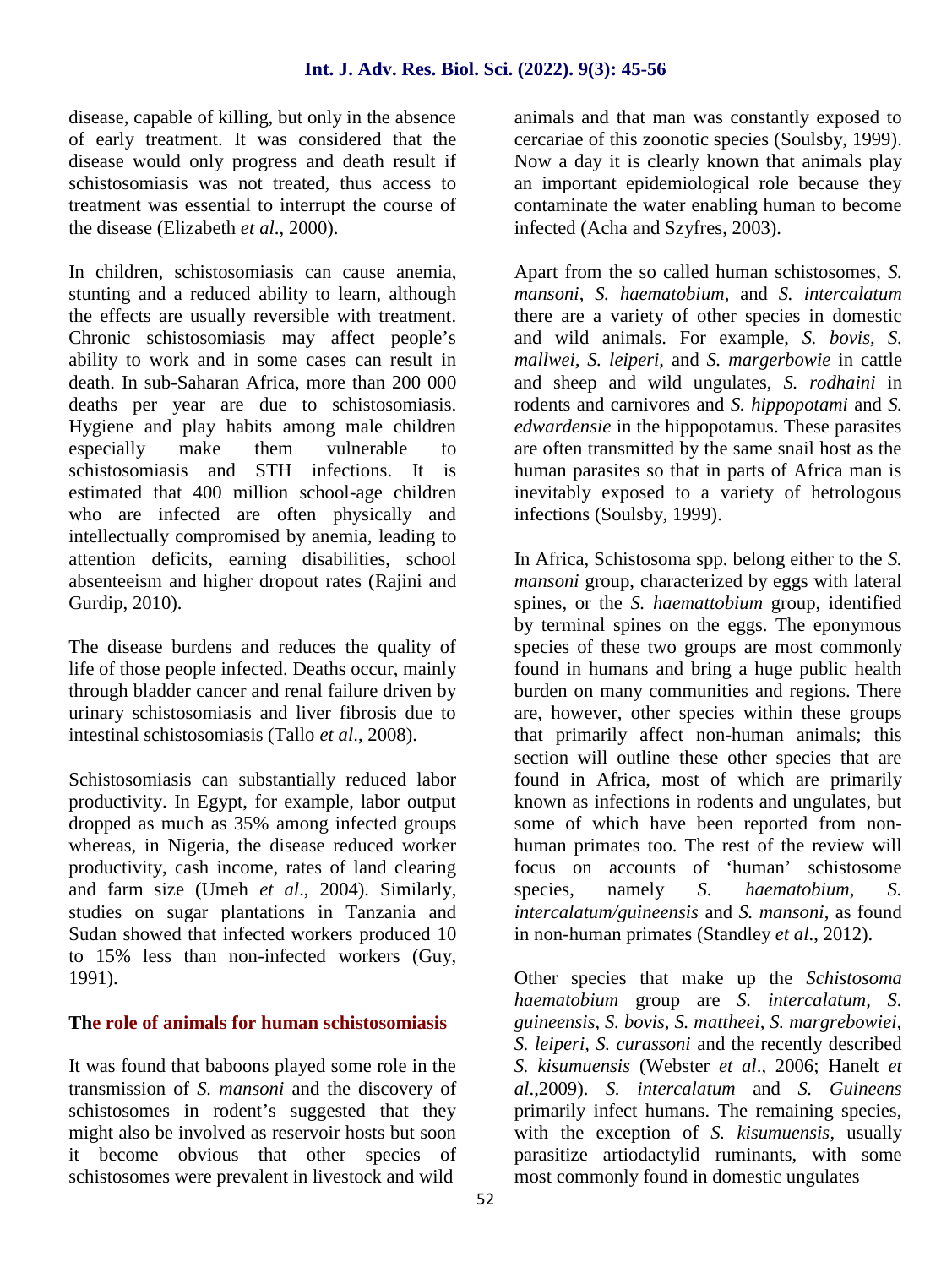whereas others are more frequently observed in wild bovids. There are occasional reports in the attributed literature of *S. bovis* and *S. Mattheei* from humans and baboons, although usually alongside a mixed infection with either *S. mansoni* or *S. haematobium* (Standley *et al.,* 2012).

A reservoir host is defined as 'an animal which maintains under natural conditions an infection transmissible to man'. To be an important source of Schistosoma infection in man it must be readily susceptible, must occur in sufficiently large numbers, so that a high level of transmission is maintained, and must frequent water sufficiently so that substantial amounts of excreta containing large numbers of schistosome ova are deposited in or near water. Pitchford (1977) lists the following animals as susceptible to *S. mansoni*: chimpanzee, various species of baboon, grivet monkey, sheep, dog, waterbuck, various species of rodent and two species of shrew, of which the chimpanzees, baboons and perhaps the monkeys are of potential practical significance as hosts. The following records of natural infection are listed for *S. haematobium* two species of baboon, chimpanzee, vervet monkey, pig, sheep and the Cape buffalo Akande, i.s. (Guy, 1991).

# **Conclusion and Recommendation**

Schistosomiasis is a chronic debilitating infection of humans and animals caused by different species of schistosomes. *S. bovis*, the agent of schistosomiasis in cattle is one of the major veterinary problems in many Mediterranean and African countries. Occurrence of bovine schistosomiasis is dependent on environmental factors such as moisture, rain fall, temperature, water bodies (stagnant, swampy and marshy) and snail intermediate hosts. Few epidemiological studies conducted on bovine schistosomiasis in Ethiopia indicate, the endemicity of the disease in the country. Although few or no overt clinical signs may be recognized in case of bovine schistosomiasis in the short term, high prevalence of chronic schistosome infections cause significant losses on a herd basis. Although the

economic significance of the disease is mainly to morbidity, mortality, liver condemnation, reduced productivity and poor subsequent reproductive performance, still there a limitation on detailed information of epidemiology; and various factors, which influence the host parasite relationship. Therefore, further study on the epidemiology of the disease like malacological and parasitological survey, and mapping high risk areas, destruction of the snail intermediate host population at their breeding sites, either by chemical or biological methods should be carried out for sound prevention and control of schistosomiasis.

# **References**

- Acha, p. N. And szyfres, b. (2003): zoonoses and communicable disease common to man and animals.  $3<sup>rd</sup>$  ed.washington d.c. U.s.a.3:pp.325-329.
- Aiello, s.e (2000): The merck veterinary manual: Ahand book of diagnosis and therapy for the veterinarian  $8<sup>th</sup>$  edition. Merck and co.inc., white house station,n.j, usa.pp…..
- And odetola, a.a.  $(2013)$ : epidemiological survey of human and veterinary schistosomiasis, *license intech*. Pp. 29-30.
- Alebie getachew, berhanu erko, mulugeta aemero and beyene petros. 2014. Epidemiological study on schistosoma mansoni infection in sanja area, amhara region, ethiopia, parasites and vectors 2014 7:15.http://www.parasitesandvectors.com/ content/7/1/15
- Alemseged, g. (2010): prevalence of bovine schistosomiasis in dembia district north west ethiopia. Dvm thesis, faculty of veterinary medicine. Gondar, ethiopia.
- Almaz Habtamu, Tamiru Negash, Asegedech Sirak And Mersha Chanie. 2013. P**athology of natural infections of schistosoma bovis in cattlein ethiopia,** bahir dar, ethiopia. Global veterinaria, 11 (2): pp 243-247.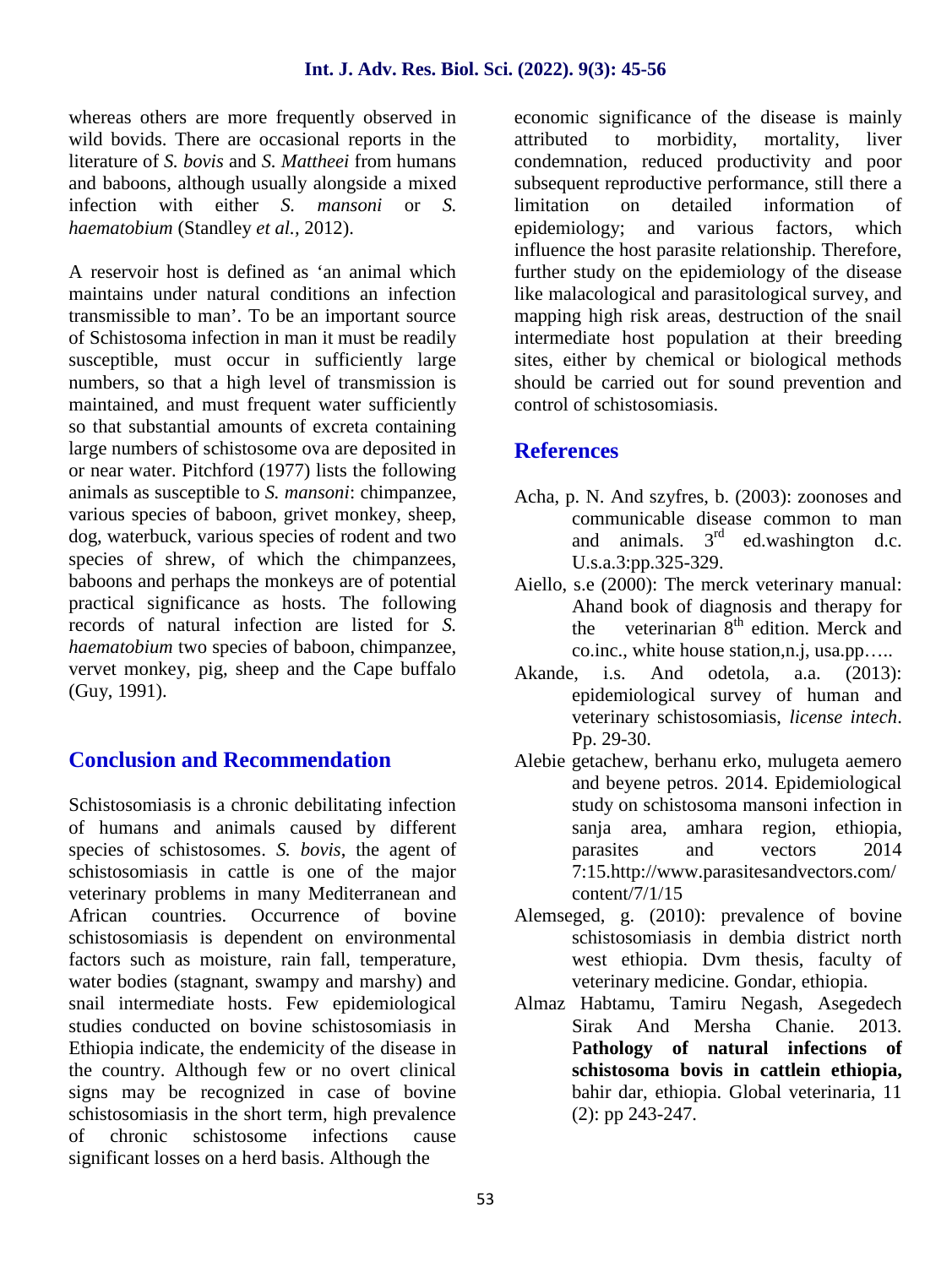- Ameni, g., b. Krok and t. Bogale, 2001. Preliminar study on major bovine trematode infection around kemissie, northeastern ethiopia and treatment trial with praziquantel. Bulleitin of animal health andproduction in africa, 49: 62-67.
- Anarade, a.z. (2004): schistosomal heptopathy: meminstoswaldocruz, vol.99, suppl.1, august, 2004.pp5157.
- Andrade, z.a., 2004. Schistosomal hepatopathyjournal of memorial institutooswaldocruz, rio de janeiro, 99: 51-57.
- belayneh lulie and tadesse guadu(2014): bovine schistosomiasis: a threat in public health perspective in bahir dar town, northwest ethiopia. Acta parasitologica globalis 5  $(1):pp1-6$
- Bont, j. D (1995): cattle schistosomiasis host parasitic interaction phd thesis, university gent. 23.
- Bont, j.d., 1995. Cattle schistosomosis: host parasite interactions. Phd thesis, universisteit gent, gent, pp: 23.
- Bowman, d. D., lynn, c.r.; eberhard, l. M. And alcaraz, a. (2003): george's parasitology for veterinary.8<sup>th</sup> ed. Usa: w.b.saunders. Pp 339-347.
- Brown, d.s. (1980): fresh water snail of africa and their medical importance. London; taylor and fransis. Pp. 482.
- Cdc (2012): parasite and health: schistosomiasis. Http://www.dpd.cdc.gov/dpdx/html/schist osomiasis.html
- Chimbari, m. J., (2012), enhancing shistosomiasis control strategy for zimbabwe: building on past experience. *Journal of parasitology research*, **2012**: 2-5.
- Csa (central statistical agency), 2008. Ethiopian agricultural sample survey, 2007/08,
- Dunn, a. M. (1998): veterinary helminthlogy.  $2<sup>nd</sup>$ ed. Butter and tanner, ltd london: uk. Pp. 15-159.
- Dwight, d., bowman,g. And georgis,m.o., 2003. Parasitological for veterinarians. Elsevier (usa).pp.129-133
- Elizabeth, u., sandhi, m., barreto, j.o.a., firmo, h. L., guerra, f. G., pimenta, j., maria, f. F. And lima, c.(2000): the control of schistosomiasis in brazil: an ethno epidemiological study of the effectiveness of a community mobilization program for health education, *social science & medicine* **51**:1529-1541.ethiopia.
- Farida, s. S. And shombe, n. H. (2012): socio economic effects of schistosomiasis on irrigation rice growers in morogoro, tanzania. *American journal of experimental agriculture.* **2**(3): 395-406.
- Fraser, c. M., bergeron, j. A., maya, a., and susan e. A. (1991): the merck veterinary manual: handbook of diagnosis, therapy, and diseases prevention and control veterinarian,  $7<sup>th</sup>$  ed. Usa. Merck and co., inc. Pp. 76-78.
- Gobert g. N., moertel n., brindley p. J. And mcmanus d. P. (2009). "developmental gene expression profiles of the human pathogen *schistosoma japonicum*". *Bmc genomics*.
- Gryseels, b., polman, k., clerinx, j. And kestens l. (2006). Human schistosomiasis.
- Guy, l. (1991): irrigation and the environmental challenge. *Publication, finance* and *development,* **628:**53-54.
- Hanelt, b., brant, s.v., steinauer, m.l., maina, g.m., kinuthia, j.m., agola, l.e., mwangi, i.n., mungai, b.n., mutuku, m.w., mkoji, g.m. & loker, e.s.(2009): schistosoma kisumuensisn. Sp. (digenea: schistosomatidae) from murid rodents in the lake victoria basin, kenya and its phylogenetic position within the *s. Haematobium* species group. Parasitolog**y**, **136**: 987 – 1001.
- Kassaw, a., 2007. Major animal health problems of marketing oriented livestock development in fogera.dvm thesis.fvm, addis ababa univeristy, debreziet ethiopia
- Khan, h.c. And line, s. (2005): the merck veterinary manual.  $9<sup>th</sup>$  ed. Philadelphia: national publishing ic. Pp. 1170-1189.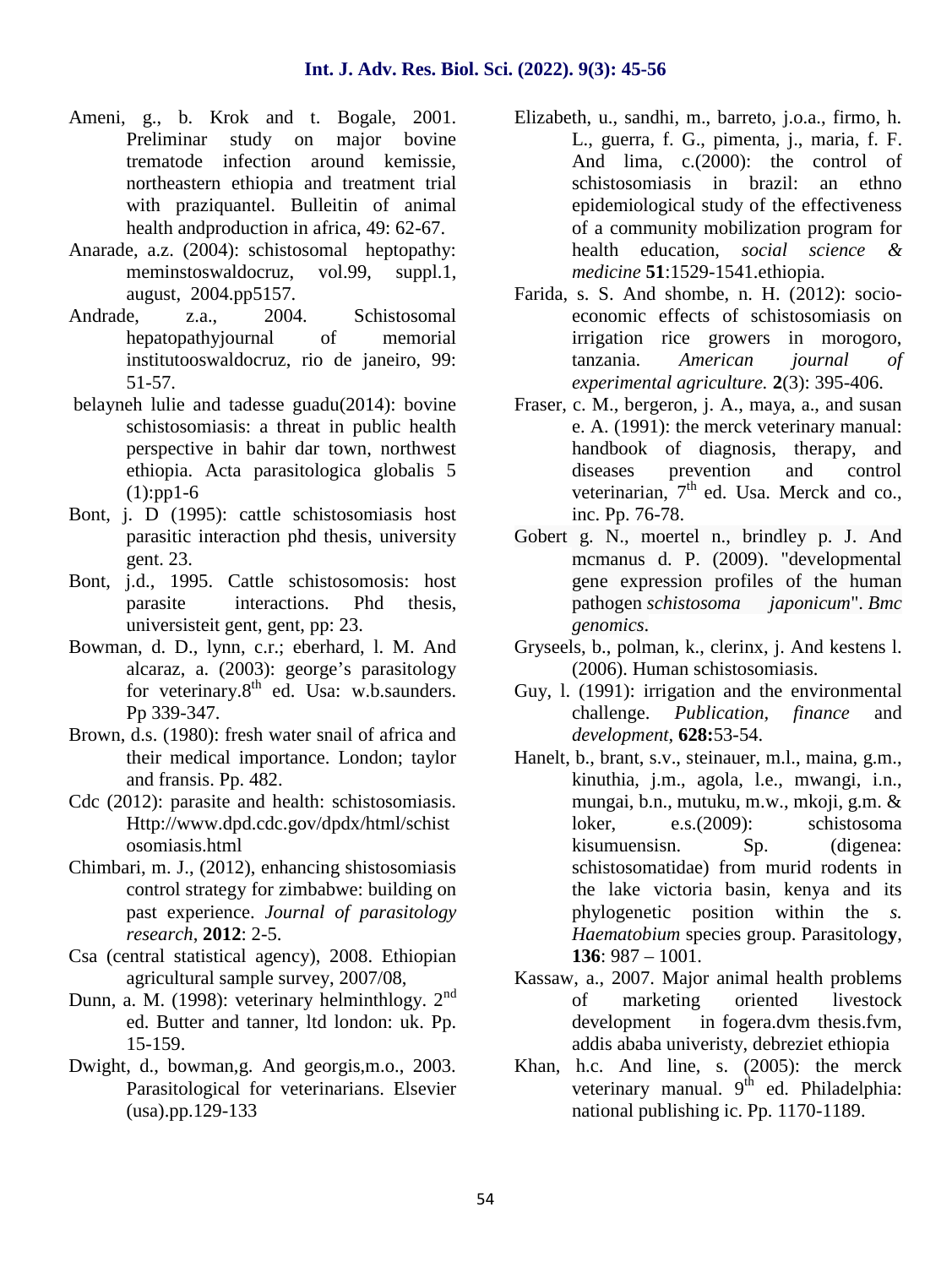Krauss, h., albert, w., max, a., burkhard, e., henry, d. I., hans, g. S., werner, s., alexander, v. G.,and horst, z. (2003): zoonoses, infectious diseases transmicible from animals to humans,  $3<sup>rd</sup>$  ed. Printed in canada, american society for microbiology, pp.325-328.

lancet. 368 1106-1118.

- Mersha, c., d. Belay and f. Tewodros, 2012. Pp: 114-116. Prevalence of cattle schistosomiasis and associated risk factors in fogera cattle, south gondar zone amhara national regional state, ethiopia. Journal of advanced veterinary research, 2: 53-56.
- Mengistu, s., f. Tewodros and c. Mersha, 2012. Prevalence of bovine shistosomiasis in fogera district, south gondar zone, amhara national regional state, northwest ethiopia.. Global veterinaria, 9(5): 612- 616.**of bahir dar woreda,** *bahir dar, ethiopia, ethiopia veeterinaryt journal, , 15 (1), 49-57* parasitology. 2nd ed. Scotland :blackwell science, inc.277:117- 120.
- Parja, c. S. (2004): text book of partsitology, prtozology and helminthology  $2<sup>nd</sup>$ ed. Channai: pp. 141-256.
- Pitchford, r.j.a. (1977): check list of definitive hosts exhibiting evidence of the genus schistosoma acquired naturally in africa and the middle east, *helmimhol.***51:**229- 252. **Prevalence of bovine schistosomosis in selected sites**
- Rajini, k. And gurdip, s. H. (2010): epidemiology and control of schistosomiasis and other intestinal parasitic infections among school children in three rural villages of south saint lucia. *Journal of vector borne disease*. **47**:228–234.
- Reinecke, r. K. (1997): phylum plathlminthes veterinary helminthology, prtoria: butt heresorths pp. 245-247,265-273.
- Solomon, a., 2008. Peravelance of bovine schistosomiasis in and around bahir dar.dvm thesis. Fvm, mekelle university, mekelle Ethiopia
- Soulsby, e. J. (1999): parasitic zoonoses clinical and experimental studies.  $2<sup>nd</sup>$  ed. Canada: torontto. Pp. 117-119.
- Standley, c.j., mugisha, l. Dobson, a.p. And stothard, j.r. (2012): zoonotic schistosomiasis in non-human primates: past, present and future activities at the human wildlife interface in africa. *Journal of helminthology*. **86**:131–140.
- Tallo, v.l., carabin, h.d., alday, p.p., balolong, e.j., olveda, m.r. And mc garvey, s.t. (2008): is mass treatment the appropriate schistosomiasis elimination strategy? *Bulletin of the world health organization*; **86**: 765–771.
- Taylor, m. A., coop r. L., wall r. L., (2007), veterinary parasitology,  $3<sup>rd</sup>$  ed, black well publishing, singapore. Pp 91-94.
- Tohon, z. B., mainassara, h. B., garba, a., mahamane, a. E., bosque, e, laminou, o. M., ibrahim, l., duchemin, j.b., chanteau, s., boisier, l.(2008): controlling schistosomiasis: significant decrease of anaemia prevalence one year after a single dose of praziquantel in nigerien schoolchildren. Plos neglected tropical diseases **2**(5): 241-243.
- Umeh, j.c., amali, o., umeh, e.u. (2004): the socio economic effects of tropical diseases in nigeria. *Economics and human biology*. **2**:245-263.
- Urquhart g. M., armour,j, duncan, j. L., dunn, a. M., jennings, f. W., (1996). Veterinary helminthology veterinary parasitology  $2<sup>nd</sup>$ ed. Great britain. Pp.117-118.
- Urquhart, g. M., armour, j., duncan, j. L., dunn, a.m. And jennings, f.w. (2003). Veterinary vol. Ii, statistical report on livestock and livestock characteristics, addis ababa,
- Webster, b.l., southgate, v.r. And littlewood, d.t.j. (2006): a revision of the interrelationships of schistosoma including the recently described schistosoma guineensis. *International journal for parasitology.***36**:947 – 955.
- Who (2004). Prevention and control of schistosomiasis and soil-transmitted helminthiasis. 2004. Who/cds/cpe/pvc/2004.9.